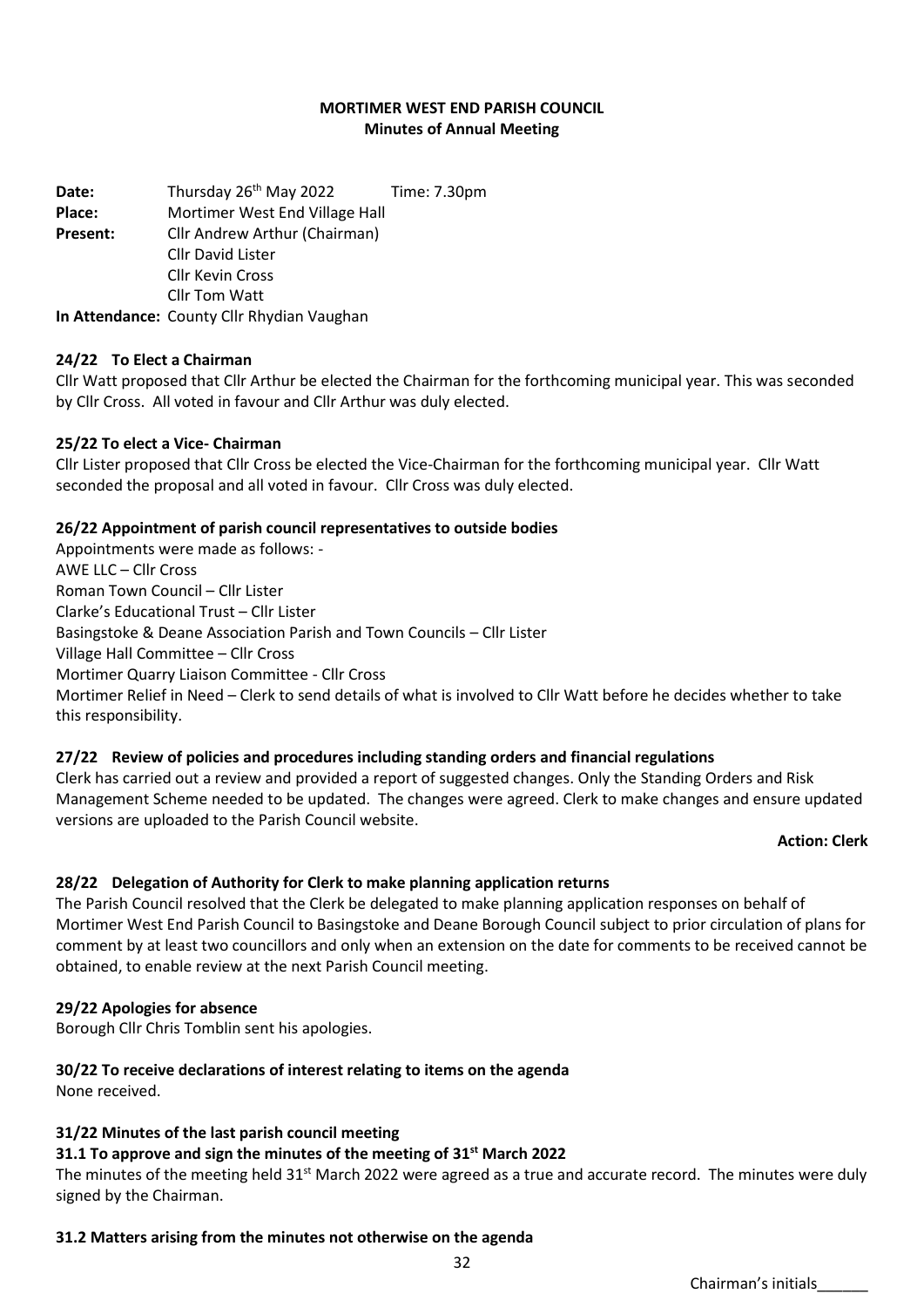19.2 Church flagpole – Permission has been given by Church for the new flagpole to be installed. Flagpole will be installed before the Platinum Jubilee. Clerk has ordered flag and Cllr Vaughan has agreed to grant £100 towards the cost. Clerk will finalise the wording on the plaque with the former Chairman's wife.

Cllr Arthur agreed to be responsible for putting the Union Jack up on the days recommended by the Government. Other Councillors will help on days that Cllr Arthur is not around.

19.3 Village Gateway – The insurance claim for the damaged gateway has now been paid. HCC have said that the gateway will be replaced by 25<sup>th</sup> June.

19.4 War Memorial – Clerk is waiting for quotes from several companies for restoration of the war memorial.

### **32/22 Open Forum – to consider any items raised by members of the public**

No items were raised.

### **33/22 To consider any applications for the councillor vacancy**

The Parish Council are now able to co-opt but no applications have been received as yet. Posters have been put up in noticeboards.

It was agreed that it would be preferable to have representation from either Mortimer Common or the Silchester area of the Parish. Cllr Arthur to draft a letter to encourage candidates which could be sent to houses in Mortimer Common, Soke Road and Pamber Road. Cllr Lister will also contact neighbours that he knows to try to find a candidate.

**Action: AA/DL**

### **34/22. Planning & Development**

**34.1 To note receipt of new applications and make comment see Appendix A** No new applications

### **35/22 Highways & Footpaths issues**

#### **35.1 To provide an update on use of the Speed Indicator Device.**

SID was put up in Church Road for 2 weeks in each direction. Average speeds were within limits but there were several incidences of very high speeds again. The SID will be back in Soke Road in the next few days.

It was agreed that the Clerk should write to the Police and Crime Commissioner again about the high speeds recorded in Church Road.

**Action: Clerk** 

### **36/22 Parish Environment**

**36.1 To discuss request from Silchester Parish Council for a contribution towards a new bus stop on Pamber Road.** Silchester Parish Council have asked whether the Parish Council would be interested in contributing towards a new bus shelter on Pamber Road. It was agreed that due to the lack of buses this was not something that the Council wishes to pursue.

Cllr Arthur pointed out that the bus shelter on Church Road is not well used and the Parish Council may need to consider whether it should be removed in the future rather than spending any more funds on refurbishment.

### **36.2 To provide an update on automatic bollards at the entrance to the recreation ground car park**

The current insurers were not willing to cover the automatic bollards. It was therefore agreed to put the bollard in operation from 1<sup>st</sup> June when the new insurance will be in place.

The signs should be ready in the next few days. Cllr Arthur to put one sign at the entrance, one on the Pavilion and one underneath the Recreation Ground sign.

Clerk to put mobile number on the control box for use in an emergency.

#### **Action: AA/Clerk**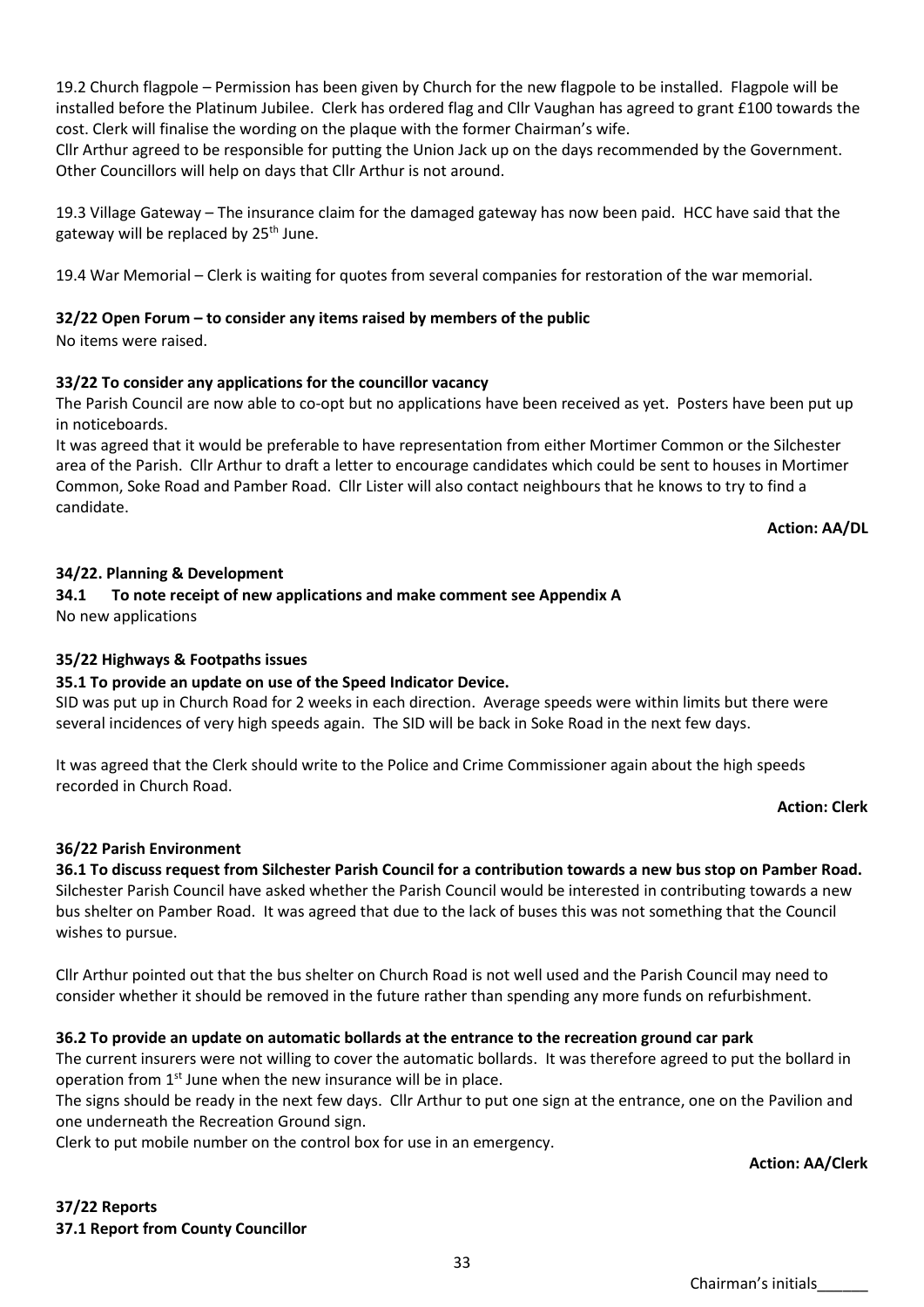Cllr Vaughan had sent a report via email which had been forwarded to all councillors.

85% of the County is rural. HCC spend £1.2million a day on Social Care.

The total budget for HCC in 2022/2023 is £2.4billion. This is a reduction in previous years and will mean that services will have to be prioritised.

1685 Ukrainians have now relocated to Hampshire.

# **37.2 Borough Councillor reports**

No Borough Councillors were in attendance.

## **37. 3 Clerk's report**

Clerk will be attending the HALC officers update on 8<sup>th</sup> June.

## **37.4 To receive reports from parish council representatives**

Clarkes Educational trust – Cllr Lister reported that the charity's finances are in good shape. The amount they are paying to students has increased. A lot of work is being done on the house which is rented out for income. Cllr Lister will will find out if MWE Cricket Club could be eligible to apply for grants.

Village Hall Committee – Woodland walk will be held on  $24<sup>th</sup>$  July and will include a BBQ. There are plans to make improvements to paths and landscaping around the hall.

Mortimer Quarry Liaison – Cllr Cross attended the last Mortimer Quarry meeting. Hills are currently working on phase 1 and phase 2. There will be 8 phases. They have struggled to recruit young people to join their apprenticeship scheme. They had planned to be in phase 3 by now but this has been delayed. They have replaced some equipment on site and are trying to increase the capacity of the washing area. The next meeting is in September and may include a site tour.

AWE LLC –. No meeting but Cllr Cross has been cleared to attend the meeting.

Planning – Cllr Arthur attended a meeting with other local Parish Council Chairman to discuss a policy proposal 'to protect the integrity and character of villages and rural communities'.

The plan is to present this to the Basingstoke and Deane Borough Council - Economic, Planning and Housing Committee for their consideration.

The view is that large scale developments have historically been permitted in small villages without the infrastructure needed to support these developments. For example, Bramley has had a number of large developments and the sewage system can't cope with this increase.

The group will also be looking at proposals for sustainability policies that the parishes could try to influence.

## **38/22. Finance**

## **38.1 To approve payments, bank reconciliation and receipts**

See Appendix B below for payments.

All payments were approved. Cllr Lister and Cllr Arthur to approve payments via online banking.

Since the bank reconciliation was carried out, the insurance claim of £1261.76 for the village gateway and the VAT reclaim for 21/22 of £2593.91 have been received.

## **38.2 To discuss the internal auditors report and review internal controls.**

The internal auditors report was reviewed and recommendations accepted. Clerk to ensure that when contracts are awarded the project cost and contractor chosen are recorded in the minutes.

## **38.3 To approve updated asset register**

The updated asset register was approved by the Parish Council.

## **38.4 To approve the Annual governance statement for 2021/22**

The Annual Governance statements were considered and responses agreed. The Chairman signed the statement on behalf of the Parish Council.

## **38.5 To approve the end of year Statement of Accounts for 2021/22**

The Parish Council reviewed the end of year Statement of Accounts and agreed it. The Chairman signed the statement on behalf of the Parish Council.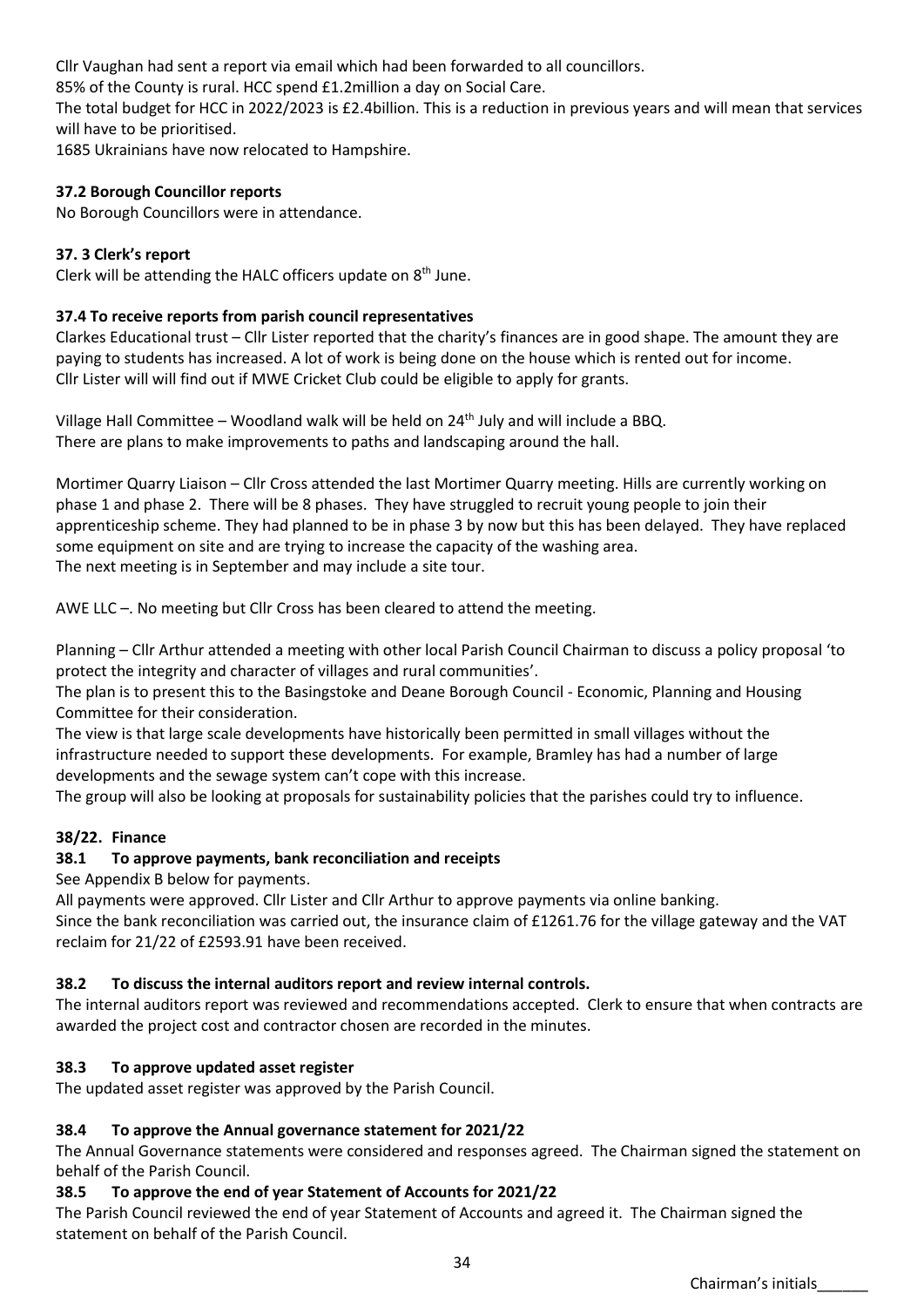Clerk to submit the Annual Governance and Accountability Return to PKF Littlejohn the external auditor.

### **38.6 To agree the dates for the public exercise of rights**

The Parish Council agreed the dates for the public exercise of rights as 13<sup>th</sup> June to 22<sup>nd</sup> July 2022.

### **38.7 To consider insurance renewal quotes**

The Parish Council considered the three quotes for insurance for 2022/2023 obtained by the Clerk. It was agreed to accept the quote from Zurich on a 3-year Long Term agreement at a price of £533.46.

## **39/22 The next meeting will be held on 28th July 2022 7.30pm**

The meeting closed at 8.50pm

Signed: …………………………………………………………………. Date:……………………………………… (Chairman)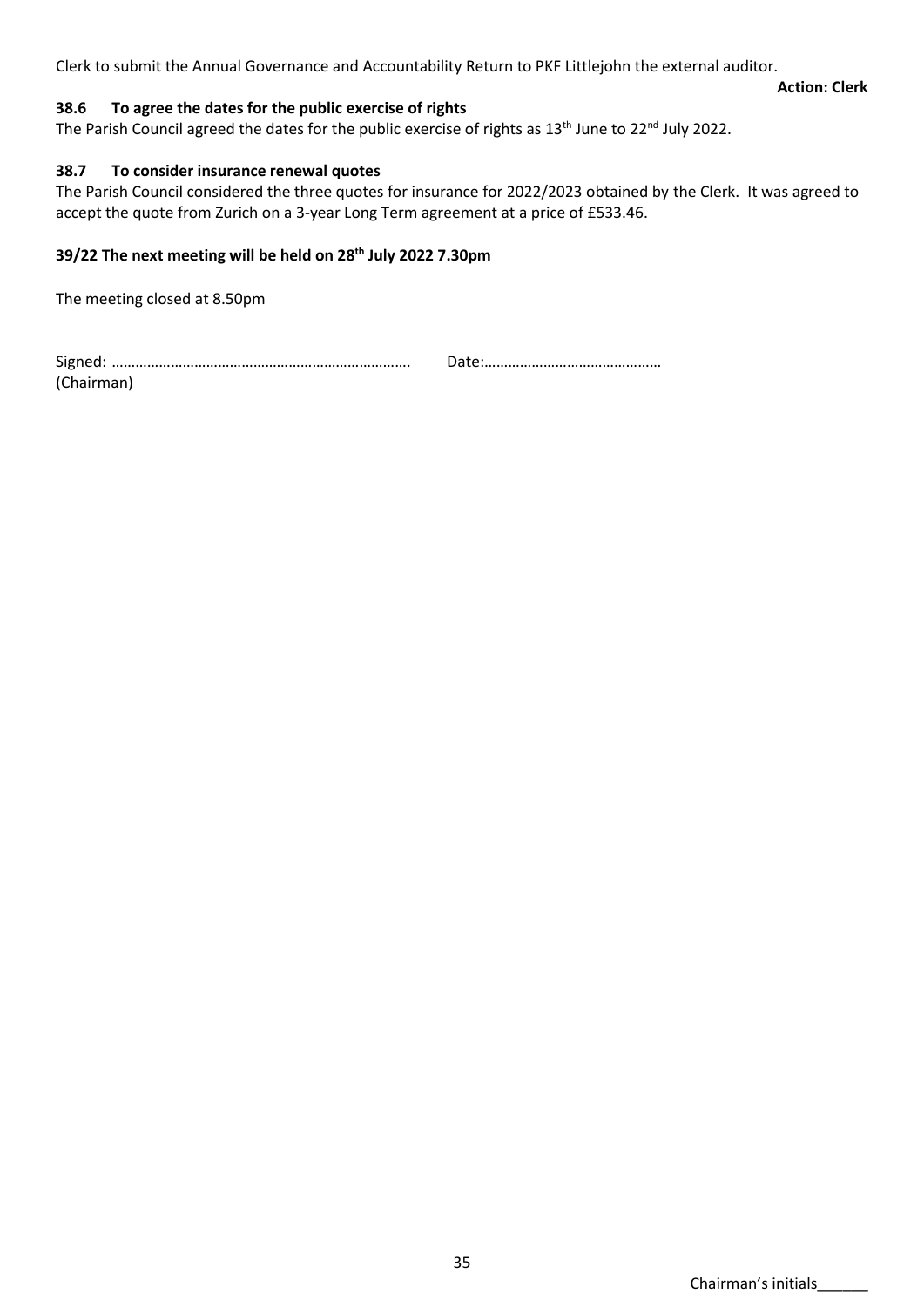Appendix A May 2022

# Planning Applications for Consideration

| - | 909<br>IМ |  |
|---|-----------|--|

### Planning Application Decisions made

| 1 22/00774/HSE – The Flow Cottage, Soke Road. Erection of single storey | Granted |
|-------------------------------------------------------------------------|---------|
| boot room and porch                                                     |         |
|                                                                         |         |

## Planning Applications Awaiting Decisions

| 21/03797/FUL - The Laurels, Soke Road. Replacement of 1 no. dwelling    | Deadline 25 <sup>th</sup> |
|-------------------------------------------------------------------------|---------------------------|
|                                                                         | April                     |
| 21/03769/CONS - Benyons Enclosure, Welshman's Road - Variation of       | Deadline 22 <sup>nd</sup> |
| condition 2 of Planing Permission ref 18/02243/CMA to allow importation | November                  |
| of material until 2032                                                  | 2021                      |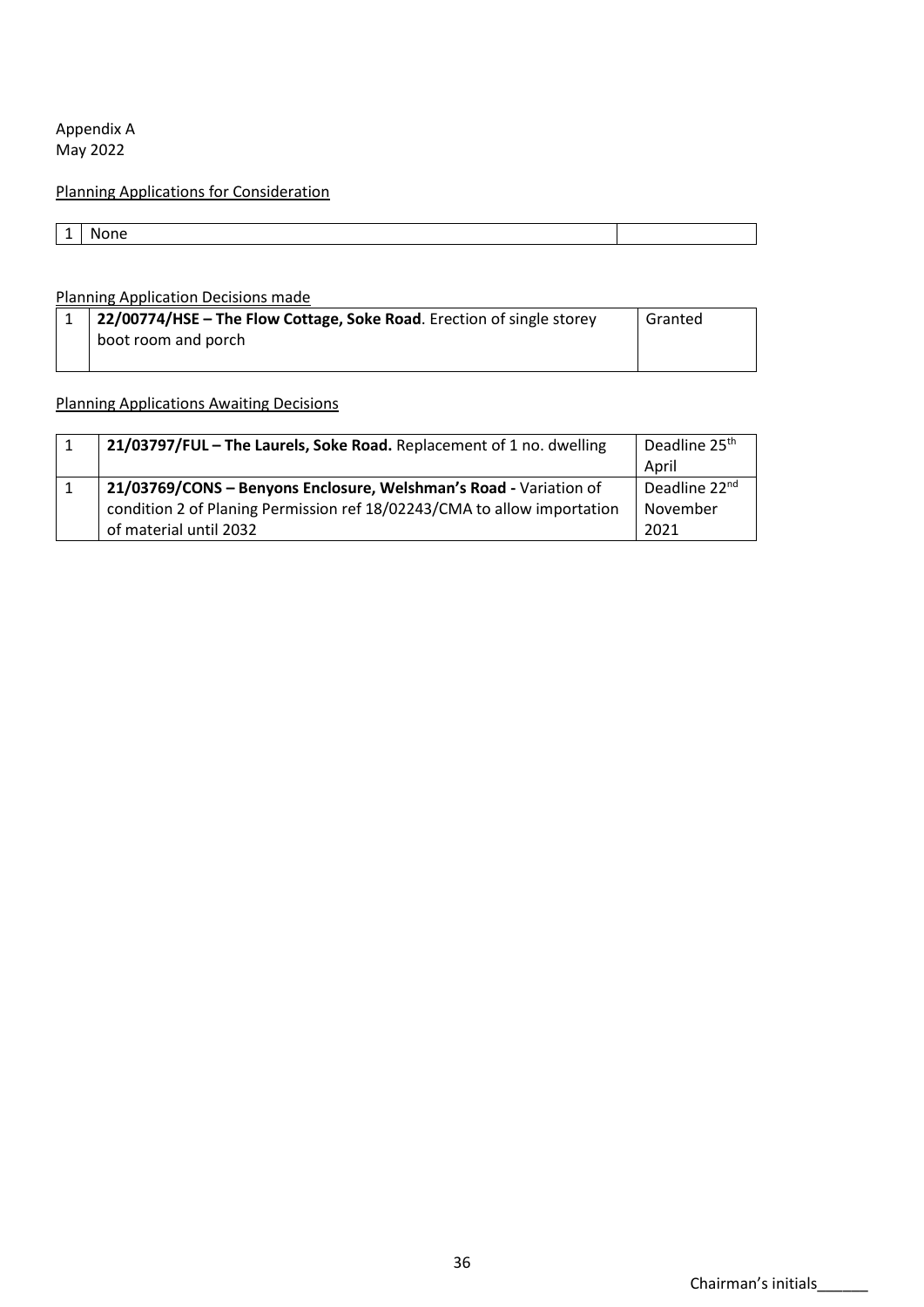## Appendix B

| Statement 28/2/2022 | <b>Statement 3/5/2022</b> |
|---------------------|---------------------------|
| £9,896.12           | £8,099.96                 |

**Payments since last meeting date :**

| <b>Cheque No</b> | Payee                          | <b>Details</b>          | <b>TOTAL</b><br><b>COST</b> |
|------------------|--------------------------------|-------------------------|-----------------------------|
| SO.              | Mrs C McGarvie                 | March salary            | 244.80                      |
| EP               | <b>SCS Automation UK Ltd</b>   | final payment           | 7530.80                     |
| EP               | MWE Village Hall               | Hall hire               | 22.50                       |
|                  | Hampshire Association of Local |                         |                             |
| EP               | Councils                       | Officer update          | 12.00                       |
| EP               | Mrs C McGarvie                 | Expenses                | 200.99                      |
| EP               | Mrs C McGarvie                 | Clerk backdated pay     | 50.40                       |
| <b>EP</b>        | Mortimer PCC                   | Grant for grass cutting | 1250.00                     |
| SO.              | Mrs C McGarvie                 | April salary            | 249.00                      |
| <b>TOTAL</b>     |                                |                         | £9,560.49                   |

|              | <b>New Items for payment</b>   |                                                 |                             |
|--------------|--------------------------------|-------------------------------------------------|-----------------------------|
| EP/SO/Cheq   | Payee                          | <b>Details</b>                                  | <b>TOTAL</b><br><b>COST</b> |
| SO           | Mrs C McGarvie                 | May Salary                                      | 249.00                      |
| EP           | MWE Village Hall               | Hall rental for 31/3/2022                       | 22.50                       |
|              | Hampshire Association of Local |                                                 |                             |
| EP           | Councils                       | Subscription fee                                | 219.54                      |
| EP           | Do the Numbers LTd             | Internal Audit Fee                              | 190.00                      |
| EP           | Mrs C McGarvie                 | Flagpole (£229 plus VAT) paid<br>on credit card | 274.80                      |
| EP           | <b>RC Saunders Ltd</b>         | Goalpost refurb                                 | 342.00                      |
| <b>TOTAL</b> |                                |                                                 | £1297.84                    |

## **Receipts since last meeting date :**

| <b>Receipt</b><br>Date | <b>Payer</b>               | <b>Details</b>                        | <b>TOTAL</b><br><b>AMOUNT</b> |
|------------------------|----------------------------|---------------------------------------|-------------------------------|
| 04/04/2022             | MWE PCC                    | grant returned - problem with<br>bank | £1,250.00                     |
| 03/05/2022             | B&DBC                      | precept and grant                     | £5,764.33                     |
|                        |                            |                                       | £7,014.33                     |
|                        | Payments not yet presented |                                       |                               |
| <b>Cheque No</b>       | <b>Payee</b>               | <b>Details</b>                        | <b>TOTAL</b><br><b>COST</b>   |
| <b>TOTAL</b>           |                            |                                       | £0.00                         |

### **Receipts after statement date :**

| <b>Receipt</b><br><b>Date</b> | <b>Payer</b> | <b>Details</b> | <b>TOTAL</b><br><b>AMOUNT</b> |
|-------------------------------|--------------|----------------|-------------------------------|
| <b>TOTAL</b>                  |              |                | £0.00                         |

**Treasurers account balance after new payments EXEC 2002.12 £6802.12**